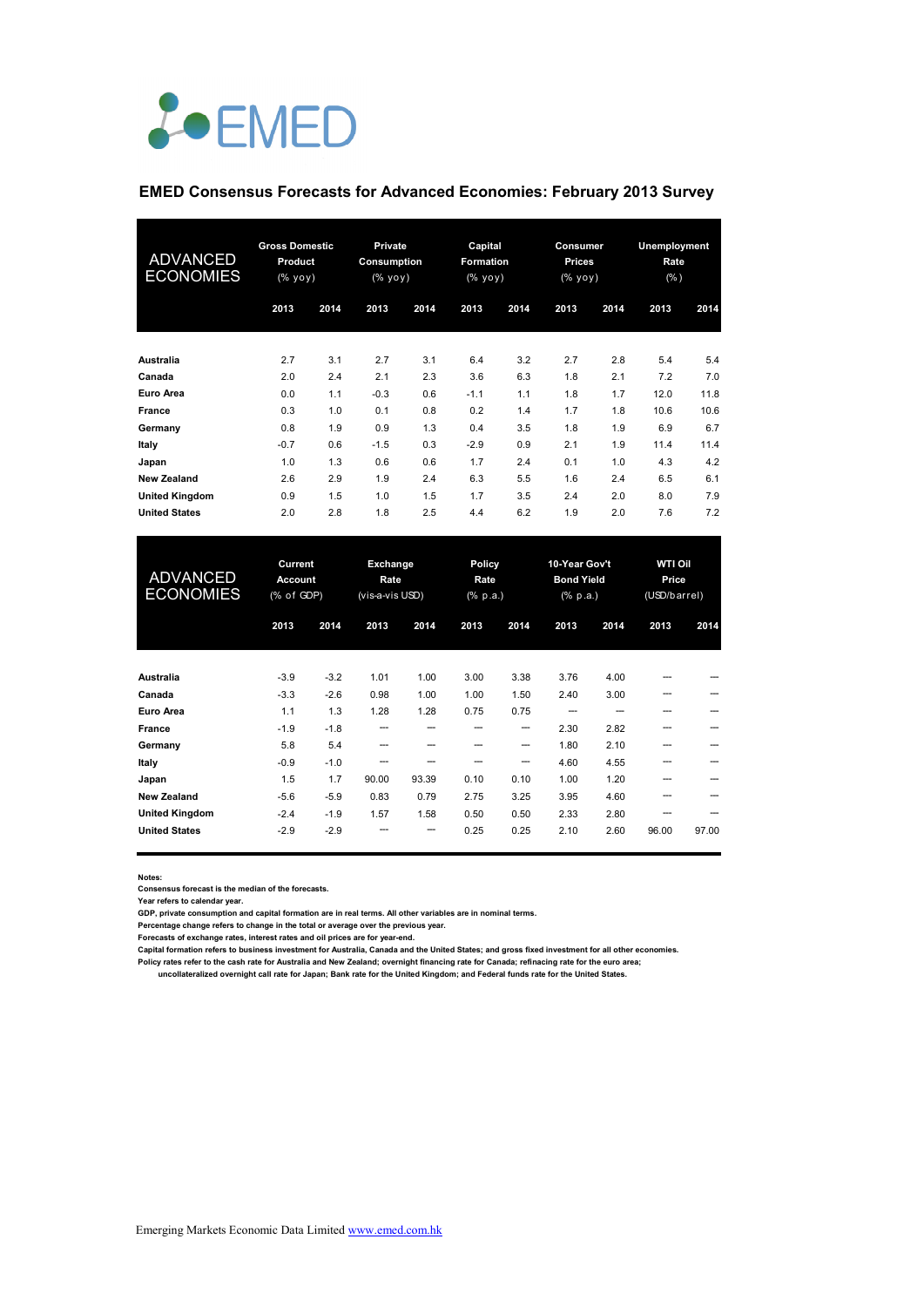

#### **EMED Consensus Forecasts for Emerging Markets: February 2013 Survey**

| EMERGING<br><b>MARKETS</b> | <b>Gross Domestic</b><br>Product<br>$(%$ (% yoy) |      | Private<br><b>Consumption</b><br>$(%$ (% yoy) |      | Fixed<br>Investment<br>(% |      | Consumer<br><b>Prices</b><br>$(% \mathsf{Y}^{\prime }\mathsf{Y}^{\prime }\mathsf{Y}^{\prime })$ |      | Unemployment<br>Rate<br>(% ) |      |  |
|----------------------------|--------------------------------------------------|------|-----------------------------------------------|------|---------------------------|------|-------------------------------------------------------------------------------------------------|------|------------------------------|------|--|
|                            | 2013                                             | 2014 | 2013                                          | 2014 | 2013                      | 2014 | 2013                                                                                            | 2014 | 2013                         | 2014 |  |
| Argentina                  | 3.3                                              | 3.4  | 3.5                                           | 3.7  | 2.0                       | 5.0  | 10.5                                                                                            | 11.0 | 7.4                          | 7.5  |  |
| <b>Brazil</b>              | 3.5                                              | 4.0  | 4.0                                           | 4.2  | 6.0                       | 6.0  | 5.5                                                                                             | 5.5  | 5.5                          | 5.4  |  |
| Chile                      | 4.8                                              | 5.0  | 5.4                                           | 5.5  | 6.8                       | 0.0  | 3.1                                                                                             | 3.2  | 6.6                          | 6.4  |  |
| China                      | 8.1                                              | 8.0  | 8.6                                           | 8.8  | 8.0                       | 7.8  | 3.2                                                                                             | 3.6  | 4.2                          | 4.1  |  |
| Colombia                   | 4.5                                              | 4.8  | 4.7                                           | 5.0  | 8.0                       | 10.2 | 3.1                                                                                             | 3.1  | 10.0                         | 9.8  |  |
| <b>Czech Republic</b>      | 0.5                                              | 1.9  | 0.3                                           | 1.7  | $-1.2$                    | 2.2  | 2.5                                                                                             | 2.1  | 7.8                          | 7.8  |  |
| <b>Hong Kong</b>           | 3.4                                              | 4.1  | 4.0                                           | 4.4  | 4.9                       | 5.5  | 3.7                                                                                             | 3.5  | 3.6                          | 3.4  |  |
| Hungary                    | 0.2                                              | 1.5  | $-0.8$                                        | 0.3  | $-0.6$                    | 2.0  | 4.2                                                                                             | 3.6  | 10.8                         | 10.7 |  |
| India                      | 6.1                                              | 6.8  | 6.4                                           | 6.8  | 6.1                       | 7.2  | 7.0                                                                                             | 6.5  | $\cdots$                     | ---  |  |
| Indonesia                  | 6.3                                              | 6.5  | 5.3                                           | 5.5  | 9.5                       | 8.9  | 5.0                                                                                             | 5.2  | 6.2                          | 6.1  |  |
| Malaysia                   | 5.0                                              | 5.2  | 7.0                                           | 5.6  | 7.8                       | 7.5  | 2.5                                                                                             | 2.7  | 3.1                          | 3.0  |  |
| Mexico                     | 3.6                                              | 4.0  | 3.6                                           | 3.8  | 5.8                       | 6.6  | 3.8                                                                                             | 3.7  | 4.7                          | 4.5  |  |
| <b>Philippines</b>         | 5.3                                              | 5.6  | 5.5                                           | 5.3  | 7.5                       | 6.4  | 3.9                                                                                             | 4.2  | 7.0                          | 7.1  |  |
| Poland                     | 1.8                                              | 2.9  | 1.5                                           | 2.1  | $-0.4$                    | 4.4  | 2.5                                                                                             | 2.5  | 11.0                         | 10.4 |  |
| Russia                     | 3.5                                              | 3.9  | 4.5                                           | 4.9  | 6.0                       | 6.5  | 6.5                                                                                             | 6.0  | 6.0                          | 5.7  |  |
| Singapore                  | 3.0                                              | 4.0  | 3.6                                           | 3.5  | 3.8                       | 5.0  | 3.8                                                                                             | 3.5  | 2.2                          | 2.2  |  |
| South Korea                | 3.3                                              | 3.9  | 2.6                                           | 3.2  | 2.9                       | 3.8  | 2.6                                                                                             | 3.0  | 3.2                          | 3.3  |  |
| Taiwan                     | 3.4                                              | 4.0  | 2.2                                           | 2.9  | 3.5                       | 4.0  | 1.8                                                                                             | 1.9  | 4.3                          | 4.1  |  |
| <b>Thailand</b>            | 4.5                                              | 4.8  | 4.0                                           | 4.0  | 8.0                       | 6.2  | 3.4                                                                                             | 3.3  | 0.7                          | 0.8  |  |
| Turkey                     | 4.0                                              | 4.5  | 3.5                                           | 4.4  | 7.0                       | 6.6  | 7.0                                                                                             | 6.3  | 9.2                          | 8.5  |  |

| <b>EMERGING</b><br><b>MARKETS</b> |      | Money<br>Supply M2<br>(% |      | Merchandise<br><b>Exports</b><br>(% | Merchandise<br>Imports<br>(% yoy) |      | Current<br><b>Account</b><br>(% of GDP) |        |        | Exchange<br>Rate<br>(vis-a-vis USD) |  |
|-----------------------------------|------|--------------------------|------|-------------------------------------|-----------------------------------|------|-----------------------------------------|--------|--------|-------------------------------------|--|
|                                   | 2013 | 2014                     | 2013 | 2014                                | 2013                              | 2014 | 2013                                    | 2014   | 2013   | 2014                                |  |
|                                   |      |                          |      |                                     |                                   |      |                                         |        |        |                                     |  |
| Argentina                         | 26.3 | 26.3                     | 6.6  | 5.0                                 | 7.7                               | 7.0  | 0.4                                     | $-0.6$ | 5.73   | 6.10                                |  |
| <b>Brazil</b>                     | 14.0 | 15.0                     | 4.0  | 5.9                                 | 8.5                               | 8.5  | $-2.8$                                  | $-2.9$ | 2.00   | 2.08                                |  |
| Chile                             | 13.6 | 0.0                      | 6.6  | 5.0                                 | 7.0                               | 4.9  | $-3.7$                                  | $-3.3$ | 478.95 | 502                                 |  |
| China                             | 13.5 | 13.3                     | 9.0  | 10.5                                | 9.1                               | 11.0 | 2.6                                     | 2.5    | 6.10   | 6.04                                |  |
| Colombia                          | 15.5 | 17.2                     | 6.4  | 7.2                                 | 8.4                               | 9.0  | $-2.9$                                  | $-3.5$ | 1770   | 1815                                |  |
| <b>Czech Republic</b>             | ---  | $\overline{\phantom{a}}$ | 4.2  | 6.6                                 | 3.6                               | 5.9  | $-2.0$                                  | $-1.8$ | 20.6   | 19.5                                |  |
| <b>Hong Kong</b>                  | 8.0  | 6.5                      | 7.0  | 10.0                                | 8.5                               | 9.0  | 4.3                                     | 4.5    | 7.78   | 7.80                                |  |
| Hungary                           | 4.8  | 0.0                      | 1.3  | 4.5                                 | 1.1                               | 4.7  | 1.6                                     | 1.7    | 231    | 226                                 |  |
| India                             | 15.0 | 16.0                     | 11.0 | 14.0                                | 10.0                              | 13.5 | $-3.5$                                  | $-3.2$ | 53.0   | 51.9                                |  |
| Indonesia                         | 15.0 | 12.0                     | 7.4  | 10.7                                | 9.0                               | 9.5  | $-2.0$                                  | $-1.8$ | 9603   | 9500                                |  |
| <b>Malaysia</b>                   | 10.0 | 10.0                     | 5.0  | 9.0                                 | 7.0                               | 9.7  | 6.7                                     | 6.0    | 2.98   | 2.95                                |  |
| <b>Mexico</b>                     | 11.2 | 12.5                     | 8.7  | 9.0                                 | 8.7                               | 7.8  | $-1.1$                                  | $-1.2$ | 12.3   | 12.7                                |  |
| <b>Philippines</b>                | 9.5  | 10.0                     | 5.0  | 7.0                                 | 6.0                               | 6.9  | 2.8                                     | 2.7    | 40.0   | 39.3                                |  |
| Poland                            | 8.0  | 12.7                     | 3.0  | 6.2                                 | 1.4                               | 5.2  | $-3.3$                                  | $-3.5$ | 3.26   | 3.26                                |  |
| Russia                            | 15.0 | 17.0                     | 2.7  | 2.8                                 | 9.7                               | 7.9  | 3.0                                     | 1.7    | 31.2   | 31.2                                |  |
| Singapore                         | 7.5  | 6.7                      | 4.5  | 6.6                                 | 4.4                               | 6.9  | 17.0                                    | 17.8   | 1.20   | 1.19                                |  |
| South Korea                       | 7.2  | 8.3                      | 6.7  | 9.0                                 | 6.6                               | 8.0  | 2.2                                     | 2.3    | 1045   | 1018                                |  |
| Taiwan                            | 5.0  | 5.6                      | 6.9  | 7.5                                 | 7.1                               | 8.6  | 8.0                                     | 7.2    | 28.9   | 28.5                                |  |
| <b>Thailand</b>                   | 11.3 | 10.0                     | 8.4  | 10.0                                | 8.2                               | 10.0 | 1.4                                     | 1.0    | 30.0   | 29.8                                |  |
| Turkey                            | 13.9 | 15.6                     | 7.5  | 5.6                                 | 5.8                               | 6.0  | $-7.0$                                  | $-6.7$ | 1.76   | 1.74                                |  |
|                                   |      |                          |      |                                     |                                   |      |                                         |        |        |                                     |  |

**Notes:** 

**Consensus forecast is the median of the forecasts. Year refers to calendar year except for India for which fiscal year (April to March) is used.**

**GDP, private consumption and fixed investment are in real terms. All other variables are in nominal terms.**

Percentage change refers to change in the total or average over the previous year, except for money supply growth which is<br>based on year-end figures.<br>Forecasts of exchange rates and interest rates are for year-end.

Emerging Markets Economic Data Limited www.emed.com.hk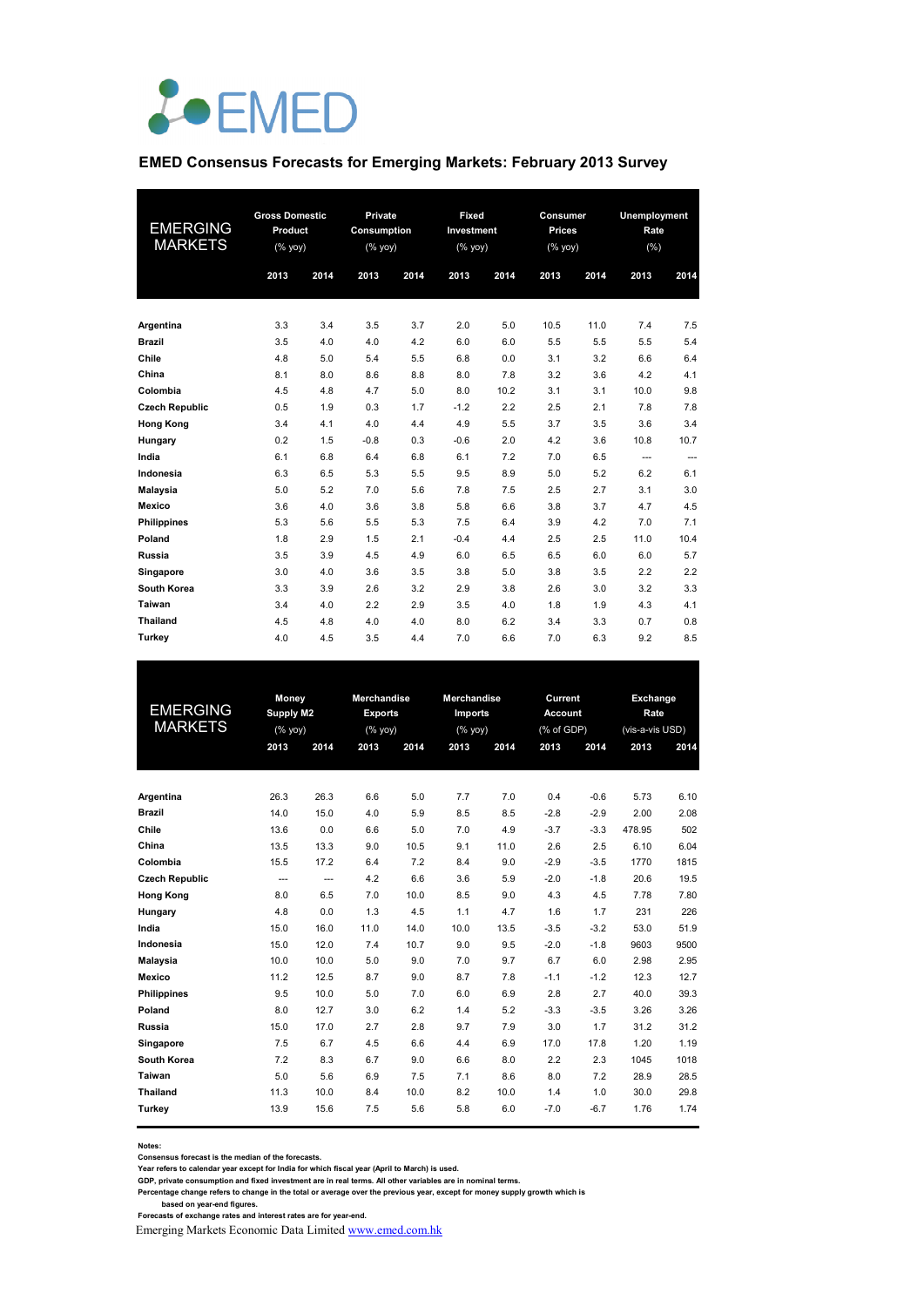

# **EMED Consensus Forecasts for the United States: February 2013 Survey**

| <b>UNITED STATES</b>                       | <b>Gross Domestic</b><br>Product<br>(% yoy) |      | Consumer<br><b>Prices</b><br>(% yoy) |      | <b>UNITED STATES</b>                | <b>Gross Domestic</b><br>Product<br>(% |      | <b>Consumer</b><br>Prices<br>(% yoy) |      |
|--------------------------------------------|---------------------------------------------|------|--------------------------------------|------|-------------------------------------|----------------------------------------|------|--------------------------------------|------|
|                                            | 2013                                        | 2014 | 2013                                 | 2014 |                                     | 2013                                   | 2014 | 2013                                 | 2014 |
|                                            |                                             |      |                                      |      |                                     |                                        |      |                                      |      |
| <b>ABN AMRO</b>                            | 2.0                                         | 3.0  | 1.7                                  | 1.9  | <b>KBL</b>                          | 1.6                                    | n.a. | 2.1                                  | n.a. |
| <b>Action Economics</b>                    | 1.8                                         | 2.9  | 2.1                                  | 2.7  | KCIC                                | 1.5                                    | 3.0  | 1.9                                  | 2.0  |
| <b>Allianz</b>                             | 1.8                                         | 2.4  | 1.7                                  | 2.1  | <b>Kiel Economics</b>               | 1.5                                    | n.a. | 1.9                                  | n.a. |
| <b>Bank of Ireland</b>                     | 2.0                                         | n.a. | 2.0                                  | n.a. | Korea Investment & Securities       | 2.1                                    | n.a. | 1.8                                  | n.a. |
| <b>Barclays Capital</b>                    | 1.6                                         | 2.5  | 1.8                                  | 2.4  | <b>Mesirow Financial</b>            | 2.3                                    | 3.1  | 1.5                                  | 1.8  |
| <b>BayernLB</b>                            | 2.0                                         | 2.5  | 2.0                                  | 2.2  | <b>Moody's Analytics</b>            | 2.1                                    | 4.0  | 2.1                                  | 2.2  |
| <b>BBVA</b>                                | 1.8                                         | 2.3  | 2.1                                  | 2.2  | <b>Mortgage Bankers Association</b> | 2.0                                    | 2.5  | 2.1                                  | 2.0  |
| <b>Berenberg Capital Markets</b>           | 1.7                                         | n.a. | 1.6                                  | n.a. | <b>NAR</b>                          | 2.2                                    | 3.0  | 2.6                                  | 3.7  |
| <b>BHF Bank</b>                            | 2.0                                         | 3.0  | 1.9                                  | 2.0  | <b>National Bank of Canada</b>      | 1.8                                    | 2.7  | 1.8                                  | 1.9  |
| <b>BMO Capital Markets</b>                 | 2.2                                         | 3.2  | 1.9                                  | 2.2  | <b>Natixis</b>                      | 1.8                                    | 2.4  | 1.7                                  | 2.0  |
| <b>BNP Paribas</b>                         | 2.4                                         | 3.0  | 2.4                                  | 2.3  | <b>NIESR</b>                        | 2.1                                    | 2.4  | 1.8                                  | 1.3  |
| <b>BWC Capital Markets</b>                 | 2.3                                         | n.a. | 2.0                                  | n.a. | <b>NLI Research Institute</b>       | 2.0                                    | 2.6  | 2.0                                  | 1.9  |
| <b>Capital Economics</b>                   | 2.0                                         | 2.5  | 1.8                                  | 1.7  | Nordea                              | 2.1                                    | n.a. | 2.1                                  | n.a. |
| <b>CIBC World Markets</b>                  | 2.2                                         | 3.3  | 1.7                                  | 2.4  | <b>Northern Trust</b>               | 1.8                                    | n.a. | 1.6                                  | n.a. |
| <b>Comerica Bank</b>                       | 1.8                                         | 2.9  | 1.9                                  | 1.8  | <b>OCBC Bank</b>                    | 2.0                                    | n.a. | 2.0                                  | n.a. |
| Commerzbank                                | 2.0                                         | 2.8  | 1.9                                  | 2.3  | <b>PNC</b>                          | 2.1                                    | 2.8  | 2.2                                  | 2.5  |
| <b>Credit Agricole</b>                     | 1.9                                         | 2.8  | 1.8                                  | 1.9  | Prometeia                           | 2.1                                    | 2.3  | 2.1                                  | 2.4  |
| <b>Credit Suisse</b>                       | 2.0                                         | 2.5  | 1.4                                  | 2.0  | <b>Raymond James</b>                | 1.9                                    | 2.9  | 1.7                                  | 2.0  |
| Daiwa Institute of Research                | 2.2                                         | 2.1  | 2.0                                  | 1.9  | <b>Renaissance Capital</b>          | 2.1                                    | n.a. | 2.0                                  | n.a. |
| Danske Bank                                | 1.9                                         | 2.8  | 2.3                                  | 1.7  | <b>ROBECO</b>                       | 2.1                                    | n.a. | 2.0                                  | n.a. |
| <b>DBS Bank</b>                            | 2.0                                         | n.a. | 1.9                                  | n.a. | <b>Royal Bank of Canada</b>         | 2.1                                    | 3.1  | 1.7                                  | 1.9  |
| Deka Bank                                  | 2.0                                         | 2.7  | 2.4                                  | 2.7  | <b>Schroders</b>                    | 1.9                                    | 2.4  | 1.6                                  | 1.6  |
| Desjardins                                 | 1.9                                         | 2.8  | 1.6                                  | 2.3  | <b>Scotia Capital</b>               | 1.9                                    | 2.7  | 2.0                                  | 2.1  |
| <b>DIW</b>                                 | 1.7                                         | 2.1  | 1.8                                  | 2.0  | <b>Societe Generale</b>             | 2.4                                    | 2.8  | 1.4                                  | 2.0  |
| DnB NOR                                    | 2.2                                         | n.a. | 1.5                                  | n.a. | <b>Standard &amp; Poor's</b>        | 3.0                                    | 3.0  | 1.5                                  | 2.0  |
| DZ Bank                                    | 2.0                                         | 3.0  | 2.7                                  | 3.0  | <b>Standard Chartered</b>           | 2.3                                    | 3.0  | 1.7                                  | 2.0  |
| <b>Erste Group Bank AG</b>                 | 2.0                                         | n.a. | 1.7                                  | n.a. | <b>TD Economics</b>                 | 1.9                                    | 3.0  | 2.3                                  | 2.3  |
| <b>Experian Economics</b>                  | 1.9                                         | 2.8  | 1.3                                  | 1.8  | <b>UniCredit Group</b>              | 2.1                                    | 2.6  | 2.3                                  | 2.5  |
| <b>Fannie Mae</b>                          | 1.6                                         | 2.5  | 1.7                                  | 1.9  | <b>UOB</b>                          | 1.5                                    | n.a. | 2.6                                  | n.a. |
| <b>First Trust Advisors</b>                | 2.1                                         | 3.3  | 2.2                                  | 3.1  |                                     |                                        |      |                                      |      |
| <b>Freddie Mac</b>                         | 2.7                                         | 3.5  | 1.9                                  | 2.0  |                                     |                                        |      |                                      |      |
| Handelsbanken                              | 2.2                                         | 2.7  | 1.9                                  | 2.2  | <b>CONSENSUS</b>                    |                                        |      |                                      |      |
| <b>IFO Munich Institute</b>                | 2.3                                         | n.a. | 2.2                                  | n.a. | Median                              | 2.0                                    | 2.8  | 1.9                                  | 2.0  |
| <b>ING</b>                                 | 1.8                                         | n.a. | 2.3                                  | n.a. | Mean                                | 2.0                                    | 2.8  | 1.9                                  | 2.1  |
| Intesa Sanpaolo                            | 1.7                                         | 2.3  | 1.4                                  | 2.0  | High                                | 3.0                                    | 4.0  | 2.7                                  | 3.7  |
| <b>ITOCHU Institute</b>                    | 1.9                                         | 2.4  | 2.3                                  | 2.0  | Low                                 | 1.5                                    | 2.1  | 1.3                                  | 1.3  |
| <b>KBC</b><br>Continues in the next column | 2.1                                         | 2.7  | 1.6                                  | 2.1  | <b>Standard Deviation</b>           | 0.3                                    | 0.4  | 0.3                                  | 0.4  |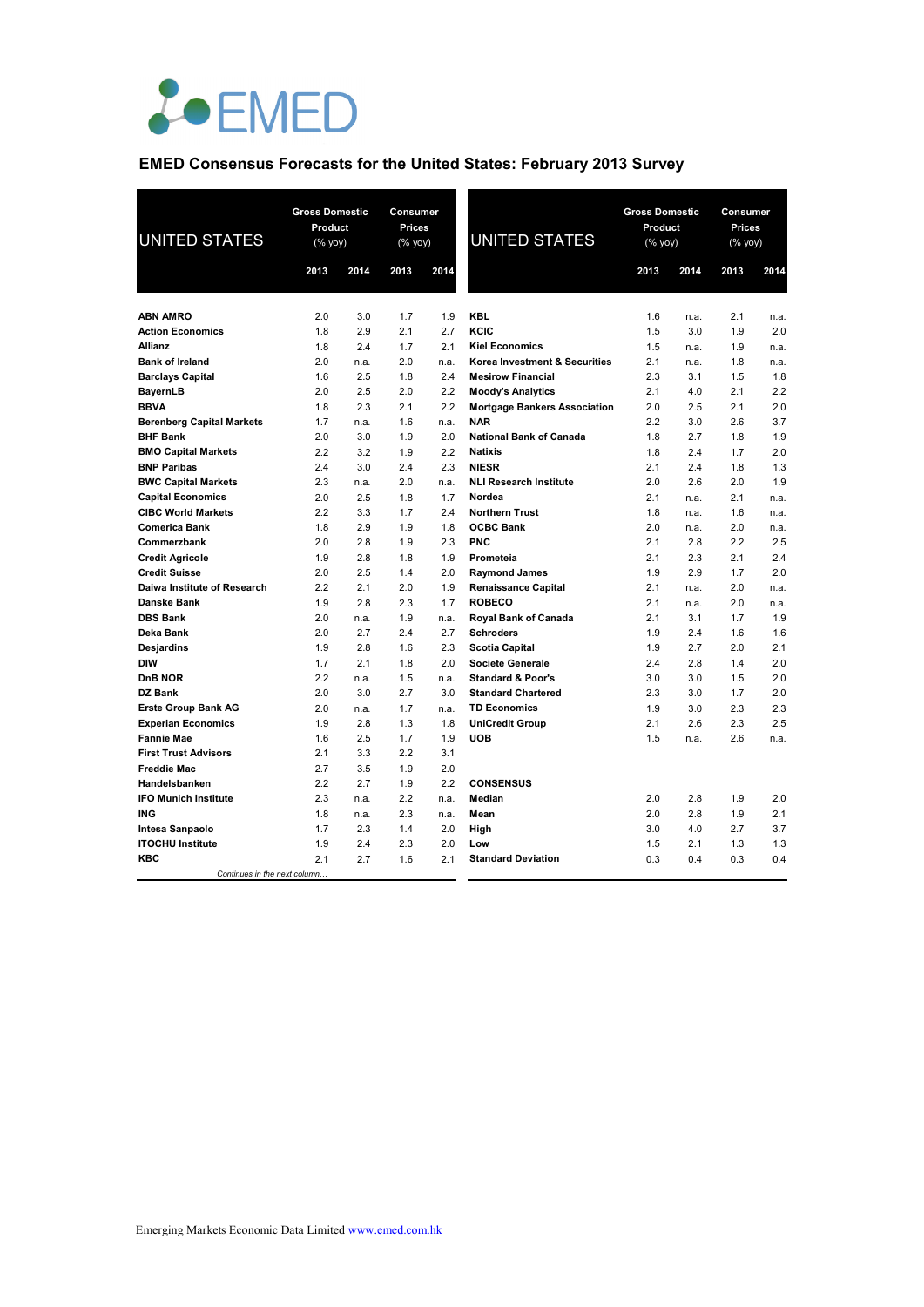

# **EMED Consensus Forecasts for the Euro Area: February 2013 Survey**

| <b>EURO AREA</b>                 | <b>Gross Domestic</b><br>Product<br>(% yoy) |            | Consumer<br>Prices<br>(% yoy) |            | <b>EURO AREA</b>                 | <b>Gross Domestic</b><br>Product<br>$(%$ yoy) |               | Consumer<br>Prices<br>$(% \mathsf{Y}^{\prime }\mathsf{Y}^{\prime }\mathsf{Y}^{\prime })$ |            |
|----------------------------------|---------------------------------------------|------------|-------------------------------|------------|----------------------------------|-----------------------------------------------|---------------|------------------------------------------------------------------------------------------|------------|
|                                  | 2013                                        | 2014       | 2013                          | 2014       |                                  | 2013                                          | 2014          | 2013                                                                                     | 2014       |
| <b>ABN AMRO</b>                  | $-0.2$                                      | 1.0        | 1.5                           | 1.2        | <b>KBL</b>                       | 0.1                                           | n.a.          | 1.8                                                                                      | n.a.       |
| <b>Action Economics</b>          | $-0.4$                                      | 1.1        | 1.9                           | 1.8        | KCIC                             | $-0.2$                                        | 1.0           | 1.5                                                                                      | 1.5        |
| <b>Allianz</b>                   | 0.2                                         | 1.5        | 2.0                           | 1.7        | <b>Kiel Economics</b>            | 0.3                                           | n.a.          | 1.9                                                                                      | n.a.       |
| <b>Bank of Ireland</b>           | $-0.1$                                      | n.a.       | 1.8                           | n.a.       | Korea Investment & Securities    | 0.2                                           | n.a.          | 1.6                                                                                      | n.a.       |
| <b>Barclays Capital</b>          | 0.0                                         | 1.5        | 1.8                           | 1.6        | <b>Mizuho Securities</b>         | 0.0                                           | n.a.          | 1.6                                                                                      | n.a.       |
| <b>BayernLB</b>                  | 0.0                                         | 1.1        | 1.8                           | 1.8        | Monte Dei Paschi Di Siena        | $-0.2$                                        | 1.1           | 1.8                                                                                      | 1.8        |
| <b>BBVA</b>                      | 0.3                                         | 1.3        | 1.6                           | 1.5        | <b>Natixis</b>                   | $-0.5$                                        | 0.5           | 1.7                                                                                      | 1.7        |
| <b>Berenberg Capital Markets</b> | 0.6                                         | n.a.       | 2.1                           | n.a.       | <b>NIESR</b>                     | $-0.2$                                        | 0.9           | 1.7                                                                                      | 1.6        |
| <b>BHF Bank</b>                  | 0.5                                         | 1.0        | 1.9                           | 1.9        | <b>NLI Research Institute</b>    | $-0.1$                                        | 1.0           | 2.1                                                                                      | 1.9        |
| <b>BMO Capital Markets</b>       | $-0.4$                                      | 1.0        | 1.9                           | 2.0        | Nordea                           | 0.4                                           | n.a.          | 1.7                                                                                      | n.a.       |
| <b>BNP Paribas</b>               | $-0.2$                                      | 1.0        | 1.8                           | 1.4        | <b>OCBC Bank</b>                 | 0.0                                           | n.a.          | 1.9                                                                                      | n.a.       |
| <b>Capital Economics</b>         | $-2.0$                                      | $-1.0$     | 1.5                           | 1.0        | Prometeia                        | $-0.2$                                        | 1.2           | 1.6                                                                                      | 1.8        |
| <b>CIBC World Markets</b>        | $-0.4$                                      | 0.8        | 2.1                           | 2.2        | <b>Renaissance Capital</b>       | 0.0                                           | n.a.          | 1.7                                                                                      | n.a.       |
| Commerzbank                      | 0.3                                         | 1.5        | 1.9                           | 1.9        | <b>ROBECO</b>                    | 0.3                                           | n.a.          | 1.7                                                                                      | n.a.       |
| <b>Credit Agricole</b>           | 0.0                                         | 1.3        | 2.0                           | 1.8        | <b>Roubini Global Economics</b>  | $-0.6$                                        | n.a.          | 1.7                                                                                      | n.a.       |
| <b>Credit Suisse</b>             | 0.5                                         | 1.5        | 1.5                           | 1.5        | Royal Bank of Canada             | 0.1                                           | 1.0           | 1.8                                                                                      | 1.6        |
| <b>Danske Bank</b>               | 0.3                                         | 1.3        | 1.8                           | 1.8        | <b>Schroders</b>                 | $-0.3$                                        | 0.9           | 2.0                                                                                      | 1.7        |
| <b>DBS Bank</b>                  | $-0.3$                                      | n.a.       | 2.5                           | n.a.       | <b>Scotia Capital</b>            | $-0.2$                                        | 1.0           | 1.9                                                                                      | 1.7        |
| Deka Bank                        | 0.3                                         | 1.5        | 2.2                           | 1.9        | Societe Generale                 | $-0.3$                                        | 0.5           | 2.2                                                                                      | 1.5        |
| <b>DIW</b>                       | 0.0                                         | 1.3        | 2.1                           | 1.7        | <b>Standard Chartered</b>        | $-0.2$                                        | 1.3           | 2.1                                                                                      | 1.7        |
| DnB NOR                          | 0.4                                         | n.a.       | 1.1                           | n.a.       | <b>TD Economics</b>              | $-0.1$                                        | 1.2           | 1.8                                                                                      | 1.6        |
| <b>DZ Bank</b>                   | $-0.3$                                      | 1.3        | 2.5                           | 2.5        | <b>UniCredit Group</b>           | 0.1                                           | 1.2           | 2.0                                                                                      | 1.8        |
| <b>Erste Group Bank AG</b>       | 0.5                                         | n.a.       | 1.7                           | n.a.       |                                  |                                               |               |                                                                                          |            |
| <b>ETLA</b>                      | $-0.2$                                      | 1.0        | 1.8                           | 2.0        |                                  |                                               |               |                                                                                          |            |
| <b>EUROFER</b>                   | 0.0                                         | 1.4        | 1.8                           | 1.7        | <b>CONSENSUS</b>                 |                                               |               |                                                                                          |            |
| <b>Freddie Mac</b>               | 0.3                                         | 1.5        | 2.2                           | 1.9        | Median                           | 0.0                                           | 1.1           | 1.8                                                                                      | 1.7        |
| Handelsbanken                    | $-0.3$                                      | 1.2        | 1.7                           | 1.7        | Mean                             | 0.0                                           | 1.1           | 1.8                                                                                      | 1.7        |
| ING                              | 0.0                                         | n.a.       | 1.9                           | n.a.       | High                             | 0.6                                           | 1.5           | 2.5                                                                                      | 2.5        |
| Intesa Sanpaolo<br>KBC           | $-0.3$<br>0.0                               | 1.0<br>1.4 | 1.8<br>1.8                    | 1.7<br>1.8 | Low<br><b>Standard Deviation</b> | $-2.0$<br>0.4                                 | $-1.0$<br>0.4 | 1.1<br>0.2                                                                               | 1.0<br>0.3 |
| Continues in the next column     |                                             |            |                               |            |                                  |                                               |               |                                                                                          |            |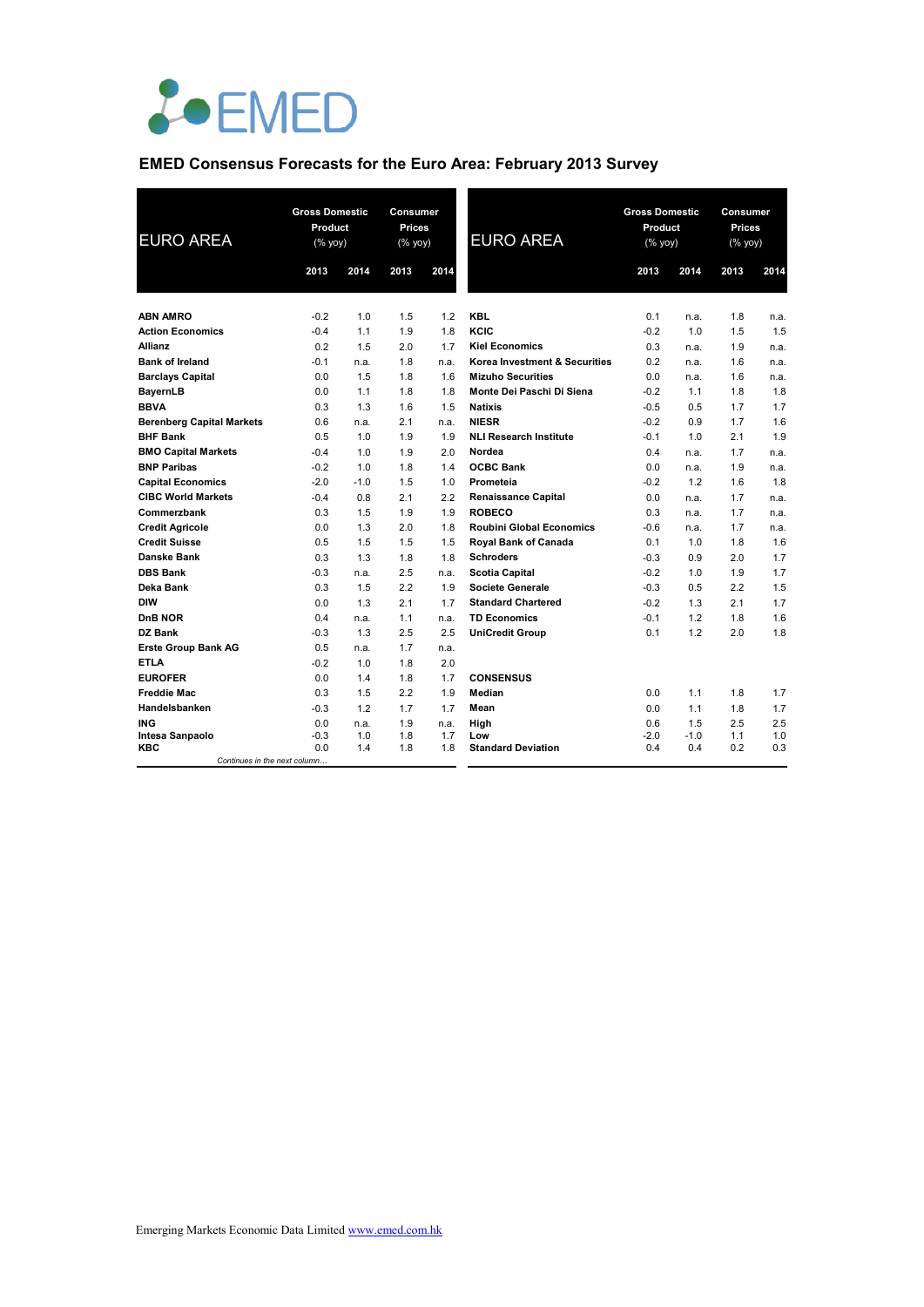

# **EMED Consensus Forecasts for Japan: February 2013 Survey**

| <b>JAPAN</b>                                        | <b>Gross Domestic</b><br>Product<br>$(% \mathsf{Y}^{\prime }\mathsf{Y}^{\prime }\mathsf{Y}^{\prime })$ |             | Consumer<br><b>Prices</b><br>(% yoy) |             | <b>JAPAN</b>                                              | <b>Gross Domestic</b><br>Product<br>(% yoy) |            | Consumer<br><b>Prices</b><br>(% yoy) |             |
|-----------------------------------------------------|--------------------------------------------------------------------------------------------------------|-------------|--------------------------------------|-------------|-----------------------------------------------------------|---------------------------------------------|------------|--------------------------------------|-------------|
|                                                     | 2013                                                                                                   | 2014        | 2013                                 | 2014        |                                                           | 2013                                        | 2014       | 2013                                 | 2014        |
|                                                     |                                                                                                        |             |                                      |             |                                                           |                                             |            |                                      |             |
| <b>ABN AMRO</b>                                     | 2.5                                                                                                    | 2.5         | 0.3                                  | 0.7         | <b>ITOCHU Institute</b>                                   | 1.0                                         | 0.9        | 0.0                                  | 2.0         |
| <b>Action Economics</b>                             | 1.0                                                                                                    | 1.1         | 0.1                                  | 1.0         | <b>JCER</b>                                               | 1.3                                         | n.a.       | 0.4                                  | n.a.        |
| <b>Allianz</b>                                      | 0.9                                                                                                    | 1.5         | 0.1                                  | 2.3         | <b>KBC</b>                                                | 0.8                                         | 1.0        | 0.1                                  | 0.4         |
| Bank of Tokyo-Mitsubishi UFJ                        | 1.3                                                                                                    | n.a.        | 0.0                                  | n.a.        | KCIC                                                      | 1.1                                         | 1.6        | $-0.2$                               | 1.7         |
| <b>Barclays Capital</b>                             | 0.8                                                                                                    | 1.0         | 0.1                                  | 1.8         | <b>Kiel Economics</b>                                     | 1.5                                         | n.a.       | $-0.3$                               | n.a.        |
| BayernLB                                            | 0.8<br>1.7                                                                                             | 1.0<br>1.7  | $-0.2$<br>0.1                        | 1.6<br>0.7  | Korea Investment & Securities<br><b>Mizuho Securities</b> | 1.2<br>1.1                                  | n.a.       | $-0.2$                               | n.a.        |
| <b>BBVA</b>                                         |                                                                                                        |             | 0.2                                  |             |                                                           |                                             | n.a.       | $-0.4$<br>0.3                        | n.a.<br>0.8 |
| <b>Berenberg Capital Markets</b><br><b>BHF Bank</b> | 0.8<br>0.9                                                                                             | n.a.<br>1.5 | $-0.5$                               | n.a.<br>0.0 | <b>Moody's Analytics</b><br><b>Natixis</b>                | 1.0<br>1.2                                  | 1.8<br>1.3 | $-0.2$                               | 2.0         |
| <b>BMO Capital Markets</b>                          | 0.5                                                                                                    | 1.4         | 0.3                                  | 0.5         | <b>NIESR</b>                                              | 0.6                                         | 1.4        | $-0.6$                               | 0.8         |
| <b>BNP Paribas</b>                                  | 0.2                                                                                                    | 0.0         | $-0.1$                               | 1.0         | <b>NLI Research Institute</b>                             | 1.3                                         | 0.9        | 0.2                                  | 2.0         |
| <b>BWC Capital Markets</b>                          | 1.5                                                                                                    | n.a.        | 0.4                                  | n.a.        | Nordea                                                    | 0.2                                         | n.a.       | $-0.1$                               | n.a.        |
| <b>Capital Economics</b>                            | 0.9                                                                                                    | 1.1         | 0.2                                  | 2.5         | <b>OCBC Bank</b>                                          | 0.5                                         | n.a.       | 0.0                                  | n.a.        |
| <b>CIBC World Markets</b>                           | 0.3                                                                                                    | 1.1         | 0.3                                  | 0.9         | Prometeia                                                 | 1.9                                         | 2.1        | 0.8                                  | 1.0         |
| Commerzbank                                         | 0.6                                                                                                    | 1.3         | 0.2                                  | 1.5         | <b>ROBECO</b>                                             | 1.4                                         | n.a.       | 0.0                                  | n.a.        |
| <b>Credit Agricole</b>                              | 1.5                                                                                                    | 1.5         | 0.1                                  | 1.7         | <b>Roubini Global Economics</b>                           | 1.1                                         | n.a.       | $-0.4$                               | n.a.        |
| <b>Credit Suisse</b>                                | 1.5                                                                                                    | 1.2         | $-0.2$                               | 1.8         | <b>Royal Bank of Scotland</b>                             | 0.8                                         | n.a.       | 0.1                                  | n.a.        |
| Daiwa Institute of Research                         | 2.2                                                                                                    | 0.3         | $-0.1$                               | 2.3         | <b>Schroders</b>                                          | 0.4                                         | 1.6        | $-0.6$                               | $-0.4$      |
| <b>Danske Bank</b>                                  | 0.7                                                                                                    | 1.3         | 0.1                                  | 0.2         | <b>Scotia Capital</b>                                     | 0.8                                         | 1.2        | 0.3                                  | 0.6         |
| <b>DBS Bank</b>                                     | 1.0                                                                                                    | n.a.        | 0.0                                  | n.a.        | <b>Societe Generale</b>                                   | 0.7                                         | 1.4        | 0.1                                  | 2.0         |
| Deka Bank                                           | 0.7                                                                                                    | 0.7         | 0.0                                  | 0.2         | <b>Standard Chartered</b>                                 | 1.7                                         | 0.8        | 0.1                                  | 1.8         |
| <b>DIW</b>                                          | 0.8                                                                                                    | 1.0         | 0.2                                  | 0.4         | <b>TD Economics</b>                                       | 1.0                                         | 1.2        | 0.3                                  | 0.3         |
| DnB NOR                                             | 1.1                                                                                                    | n.a.        | $-0.1$                               | n.a.        | <b>UOB</b>                                                | 0.5                                         | n.a.       | 0.3                                  | n.a.        |
| DZ Bank                                             | 1.4                                                                                                    | 1.7         | 0.2                                  | 1.5         |                                                           |                                             |            |                                      |             |
| <b>Erste Group Bank AG</b>                          | 1.5                                                                                                    | n.a.        | 0.0                                  | n.a.        | <b>CONSENSUS</b>                                          |                                             |            |                                      |             |
| <b>Experian Economics</b>                           | 0.4                                                                                                    | 2.0         | 0.5                                  | 1.0         | Median                                                    | 1.0                                         | 1.3        | 0.1                                  | 1.0         |
| <b>Freddie Mac</b>                                  | 0.7                                                                                                    | 0.7         | 0.0                                  | 0.2         | Mean                                                      | 1.0                                         | 1.3        | 0.0                                  | 1.1         |
| <b>IFO Munich Institute</b>                         | 1.5                                                                                                    | n.a.        | 0.1                                  | n.a.        | High                                                      | 2.5                                         | 2.5        | 0.8                                  | 2.5         |
| <b>ING</b>                                          | 1.4                                                                                                    | n.a.        | $-0.1$                               | n.a.        | Low                                                       | 0.2                                         | 0.0        | $-0.6$                               | $-0.4$      |
| Intesa Sanpaolo                                     | 0.9                                                                                                    | 1.8         | $-0.2$                               | 1.3         | <b>Standard Deviation</b>                                 | 0.5                                         | 0.5        | 0.3                                  | 0.8         |
| Continues in the next column                        |                                                                                                        |             |                                      |             |                                                           |                                             |            |                                      |             |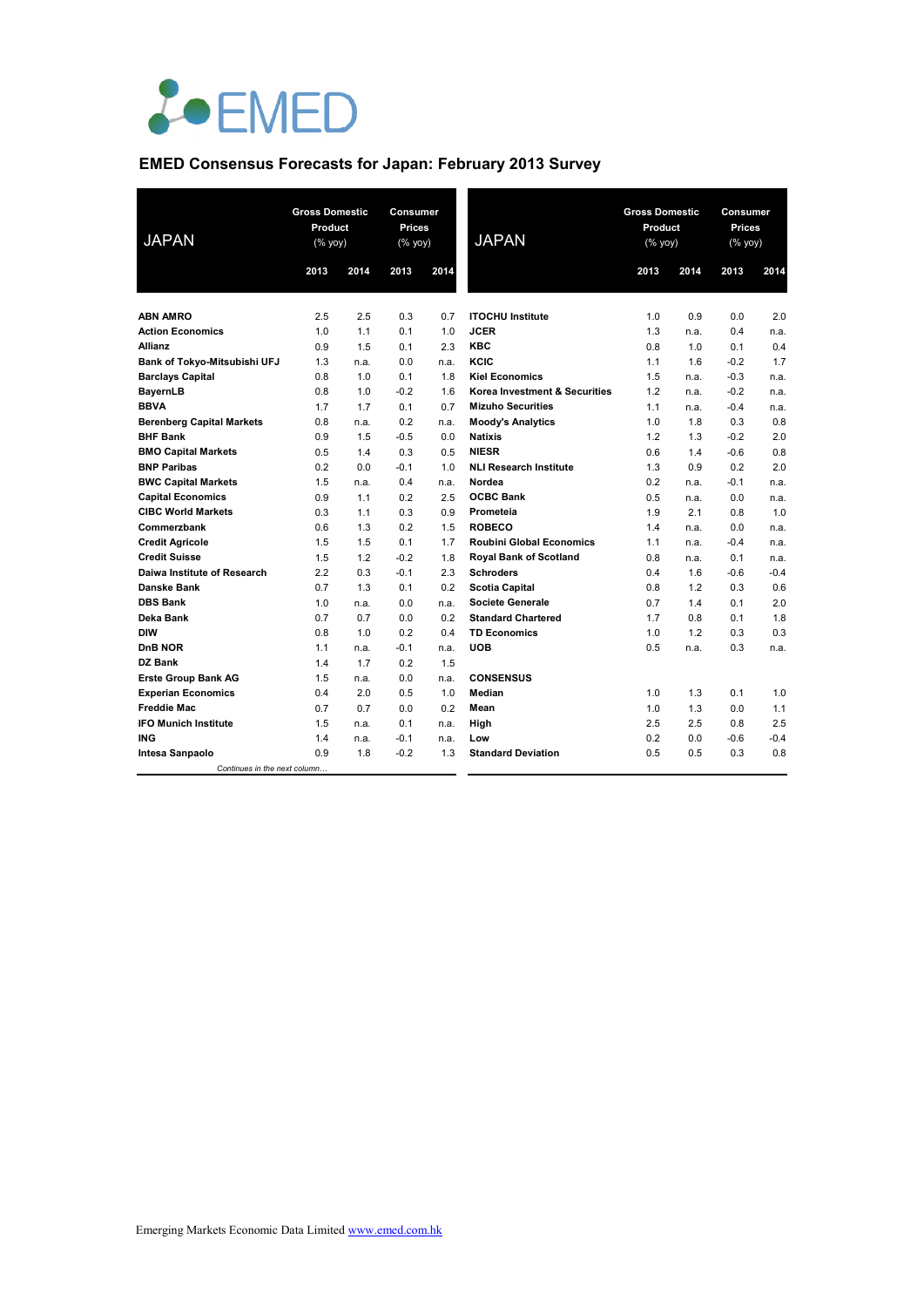

# **EMED Consensus Forecasts for China: February 2013 Survey**

| <b>CHINA</b>                     | <b>Gross Domestic</b><br>Product<br>$(% \mathsf{Y}^{\prime }\mathsf{Y}^{\prime }\mathsf{Y}^{\prime })$ |      | Consumer<br><b>Prices</b><br>$(% \mathsf{Y}^{\prime }\mathsf{Y}^{\prime }\mathsf{Y}^{\prime })$ |      | <b>CHINA</b>                    | <b>Gross Domestic</b><br>Product<br>(% yoy) |      |      | <b>Consumer</b><br><b>Prices</b><br>(% yoy) |  |
|----------------------------------|--------------------------------------------------------------------------------------------------------|------|-------------------------------------------------------------------------------------------------|------|---------------------------------|---------------------------------------------|------|------|---------------------------------------------|--|
|                                  | 2013                                                                                                   | 2014 | 2013                                                                                            | 2014 |                                 | 2013                                        | 2014 | 2013 | 2014                                        |  |
| <b>ABN AMRO</b>                  | 8.0                                                                                                    | 8.0  | 3.5                                                                                             | 4.1  | <b>ING</b>                      | 9.0                                         | 8.4  | 3.0  | 3.0                                         |  |
| <b>Action Economics</b>          | 8.0                                                                                                    | 8.2  | 3.5                                                                                             | 3.7  | Intesa Sanpaolo                 | 7.9                                         | 8.1  | 2.8  | 3.4                                         |  |
| Allianz                          | 8.3                                                                                                    | n.a. | 3.0                                                                                             | n.a. | <b>JP Morgan</b>                | 8.2                                         | 8.0  | 3.2  | 3.5                                         |  |
| <b>ANZ</b>                       | 8.1                                                                                                    | n.a. | 4.0                                                                                             | n.a. | <b>KBC</b>                      | 8.1                                         | 8.1  | 3.2  | 3.5                                         |  |
| <b>Bank Julius Baer</b>          | 8.1                                                                                                    | 8.5  | 3.4                                                                                             | 4.0  | KCIC                            | 8.1                                         | 8.0  | 2.9  | 3.3                                         |  |
| <b>Bank of East Asia</b>         | 8.2                                                                                                    | 8.4  | 3.5                                                                                             | 3.6  | <b>Kiel Economics</b>           | 8.0                                         | n.a. | 2.5  | n.a.                                        |  |
| <b>Barclays Capital</b>          | 7.9                                                                                                    | 8.1  | 3.2                                                                                             | 3.5  | Korea Investment & Securities   | 8.2                                         | n.a. | 3.0  | n.a.                                        |  |
| <b>BBVA</b>                      | 8.0                                                                                                    | 8.0  | 3.3                                                                                             | 4.0  | <b>Moody's Analytics</b>        | 7.7                                         | 7.9  | 2.7  | 2.8                                         |  |
| <b>Berenberg Capital Markets</b> | 8.2                                                                                                    | n.a. | 3.5                                                                                             | n.a. | <b>Natixis</b>                  | 8.2                                         | 7.8  | 3.4  | 3.9                                         |  |
| <b>BMO Capital Markets</b>       | 8.3                                                                                                    | 8.5  | 2.7                                                                                             | 3.8  | <b>NIESR</b>                    | 8.0                                         | 7.3  | 2.7  | 2.9                                         |  |
| <b>BNP Paribas</b>               | 8.3                                                                                                    | 7.8  | 3.6                                                                                             | 3.5  | <b>NLI Research Institute</b>   | 8.3                                         | 8.1  | 3.1  | 3.3                                         |  |
| <b>BWC Capital Markets</b>       | 8.5                                                                                                    | n.a. | 4.0                                                                                             | n.a. | Nordea                          | 8.1                                         | n.a. | 4.0  | n.a.                                        |  |
| <b>Capital Economics</b>         | 8.0                                                                                                    | 7.5  | 3.0                                                                                             | 4.0  | <b>OCBC Bank</b>                | 8.1                                         | n.a. | 2.7  | n.a.                                        |  |
| CICC                             | 8.1                                                                                                    | n.a. | 2.7                                                                                             | n.a. | <b>Renaissance Capital</b>      | 7.5                                         | n.a. | 2.8  | n.a.                                        |  |
| Commerzbank                      | 7.5                                                                                                    | 7.5  | 3.5                                                                                             | 4.0  | <b>ROBECO</b>                   | 8.3                                         | n.a. | 3.4  | n.a.                                        |  |
| <b>Credit Agricole</b>           | 8.5                                                                                                    | 7.8  | 3.3                                                                                             | 3.5  | <b>Roubini Global Economics</b> | 7.4                                         | n.a. | 2.4  | n.a.                                        |  |
| <b>Credit Suisse</b>             | 8.0                                                                                                    | 8.2  | 3.0                                                                                             | 3.1  | <b>Royal Bank of Scotland</b>   | 8.4                                         | n.a. | 3.2  | n.a.                                        |  |
| Daiwa Institute of Research      | 8.4                                                                                                    | 7.5  | 3.3                                                                                             | 4.3  | <b>Schroders</b>                | 8.0                                         | 8.2  | 3.6  | 3.6                                         |  |
| <b>Danske Bank</b>               | 8.6                                                                                                    | 8.3  | 2.9                                                                                             | 3.1  | <b>Scotia Capital</b>           | 8.1                                         | 8.3  | 3.3  | 3.9                                         |  |
| <b>DBS Bank</b>                  | 9.0                                                                                                    | n.a. | 3.5                                                                                             | n.a. | <b>Societe Generale</b>         | 7.4                                         | 7.2  | 3.0  | 2.5                                         |  |
| Deka Bank                        | 8.1                                                                                                    | 7.8  | 3.2                                                                                             | 4.2  | <b>Standard Chartered</b>       | 7.8                                         | 7.8  | 4.0  | 5.0                                         |  |
| <b>DIW</b>                       | 8.6                                                                                                    | 8.0  | 2.8                                                                                             | 3.7  | <b>UniCredit Group</b>          | 8.2                                         | 8.0  | 3.1  | 3.5                                         |  |
| DnB NOR                          | 7.5                                                                                                    | n.a. | 4.0                                                                                             | n.a. |                                 |                                             |      |      |                                             |  |
| DZ Bank                          | 8.5                                                                                                    | 8.7  | 3.0                                                                                             | 4.0  |                                 |                                             |      |      |                                             |  |
| <b>Emerging Advisors Group</b>   | 7.5                                                                                                    | n.a. | 3.0                                                                                             | n.a. | <b>CONSENSUS</b>                |                                             |      |      |                                             |  |
| <b>Erste Group Bank AG</b>       | 8.0                                                                                                    | 8.5  | 3.0                                                                                             | n.a. | Median                          | 8.1                                         | 8.0  | 3.2  | 3.6                                         |  |
| <b>Experian Economics</b>        | 7.8                                                                                                    | 8.3  | 1.8                                                                                             | 2.7  | Mean                            | 8.1                                         | 8.0  | 3.2  | 3.6                                         |  |
| <b>Freddie Mac</b>               | 8.1                                                                                                    | 7.8  | 3.2                                                                                             | 4.2  | High                            | 9.0                                         | 8.7  | 4.0  | 5.0                                         |  |
| Handelsbanken                    | 7.8                                                                                                    | 7.6  | 3.5                                                                                             | 4.0  | Low                             | 7.4                                         | 7.2  | 1.8  | 2.5                                         |  |
| <b>ICBC</b> International        | 8.3                                                                                                    | 8.0  | 3.3                                                                                             | 3.7  | <b>Standard Deviation</b>       | 0.3                                         | 0.3  | 0.4  | 0.5                                         |  |
| Continues in the next column     |                                                                                                        |      |                                                                                                 |      |                                 |                                             |      |      |                                             |  |